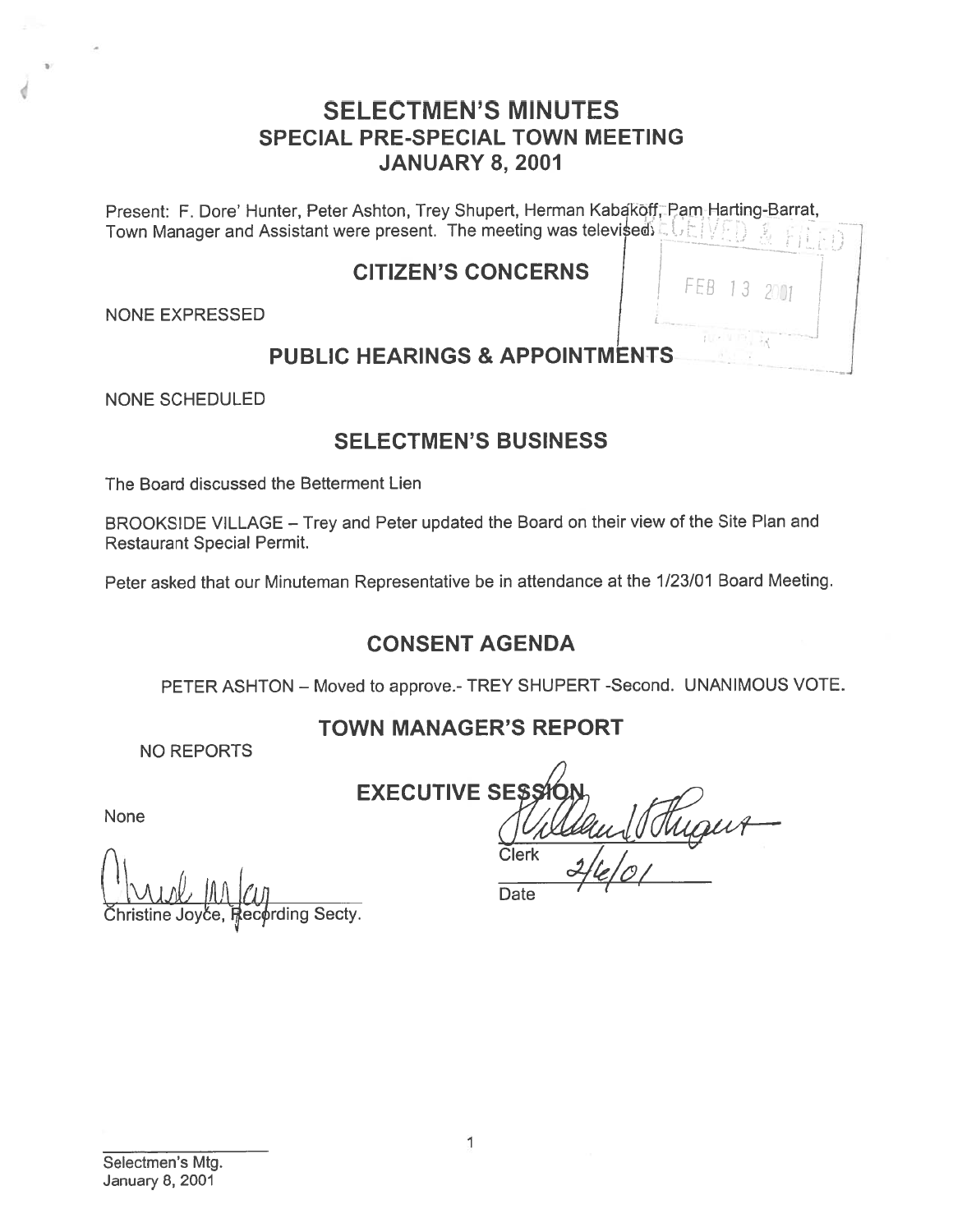January 5, 2001

TO: Board of Selectmen

 $\label{eq:psi} \psi$ 

₫

FROM: F. Dore' Hunter, Chairman

SUBJECT: Selectmen's Report

# AGENDA

### JANUARY 8, 2001 SPECIAL MEETING 6:15 P.M. IN THE FACULTY DINING ROOM AT THE SR. HIGH SCHOOL

## I. CITIZEN'S CONCERNS

## II. PUBLIC HEARINGS & APPOINTMENTS

### III. SELECTMEN'S BUSINESS

1. SEWER BETTERMENT LIENS - Staff is preparing and will provide recording documents for Estimated Sewer Betterments for Board approval.

- 2. SPECIAL TOWN MEETING Pre-meeting discussion
- 3. OTHER BUSINESS

### IV CONSENT AGENDA

4. COMMITTEE APPOINTMENT — Enclosed please find Ms. Wanda Milik's volunteer application with comments from the VCC to appoint Ms. Milik as an Associate Member of the Recreation Commission with <sup>a</sup> term to expire June 30, 2002, for Board action.

5. COMMITTEE APPOINTMENT - Enclosed please find Mr. Maynard Brandon's volunteer application with comments from the VCC to appoint Mr. Brandon as <sup>a</sup> Regular member of the Cable Advisory Committee with <sup>a</sup> term to expire June 30, 2004, for Board action.

6. EAST ACTON VILLAGE PLANNING COMMITTEE — Enclosed please find <sup>a</sup> reques<sup>t</sup> from the Town Planner for appointment of Mr. Arthur Wu as the TAC representative to the East Acton Village Planning Committee.

7. ACCEPT MINUTES — Enclosed please find the December 5, 2000, minutes for Board approval.

8. BANNER REQUEST - Enclosed please a Banner Request for the Gates School Auction, staff comment, for Board approval.